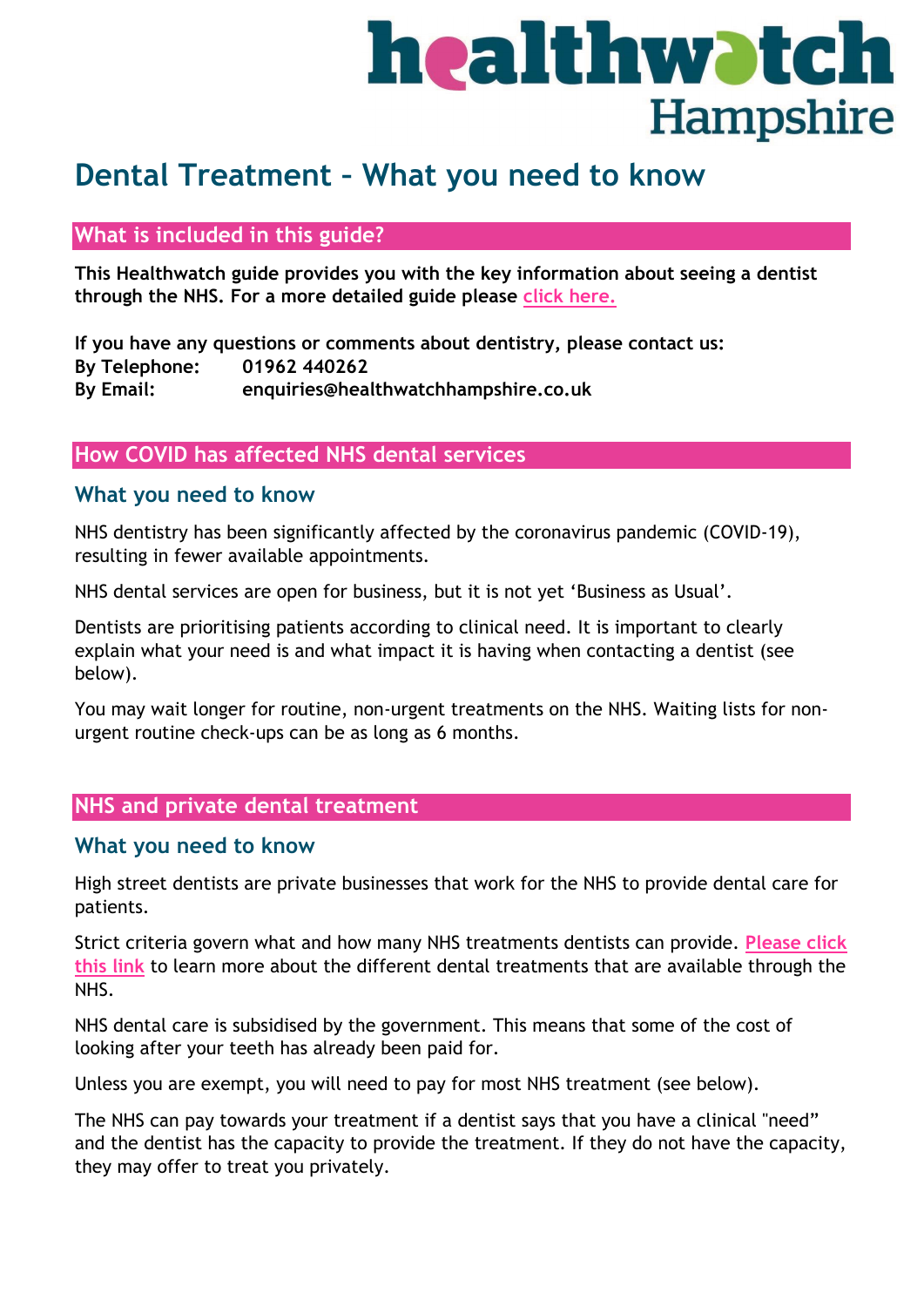NHS dental treatment looks after the health of your teeth but does not cover cosmetic treatments.

Private treatment looks after the health of your teeth and also cosmetic treatments. You must fully cover the costs of each private treatment received. Sometimes finance plans or dental insurance are available to help.

Your dentist must explain what treatment you need and how much of the cost will be met through the NHS or privately by you. You should always confirm what these costs are before starting treatment and whether it is provided through the NHS.

#### **Registering with a dentist**

#### **What you need to know**

You do not need to formally register with a dentist in the same way as with a GP.

You can attend any dentist as long as they have the capacity to see you.

The NHS has a website that lets you **[search for an NHS dentist near you](https://www.nhs.uk/service-search/find-a-dentist)** by entering your town, city, or postcode. This will help identify dentists offering NHS treatment but not their availability, so you must contact practices directly to enquire.

You will be asked to fill in a new patient form at your first visit.

Registering for a course of treatment does not necessarily mean that you are permanently registered with the same dental practice. You should always enquire directly with the dental practice.

#### **Routine check-ups**

#### **What you need to know**

Dental practices will not always have the capacity to take on new NHS patients. Many practices will prioritise seeing those patients who are already on their database. You may, therefore, be asked to join a waiting list to be seen. Average waiting times for routine check-ups are up to 6 months.

If your teeth and gums are healthy, you may not need a routine check-up for up to 24 months.

The dentist will advise you on how often you need a check-up. They should also advise you how often you should have a check-up in order to continue to be seen as an NHS patient.

In between check-ups the NHS provides **[advice on how to maintain healthy teeth and](https://www.nhs.uk/live-well/healthy-body/take-care-of-your-teeth-and-gums/)  [gums](https://www.nhs.uk/live-well/healthy-body/take-care-of-your-teeth-and-gums/)**.

If you do not make or attend NHS appointments with the frequency specified by the dentist your dental health may be at risk. You may also be removed from the patient database of that practice.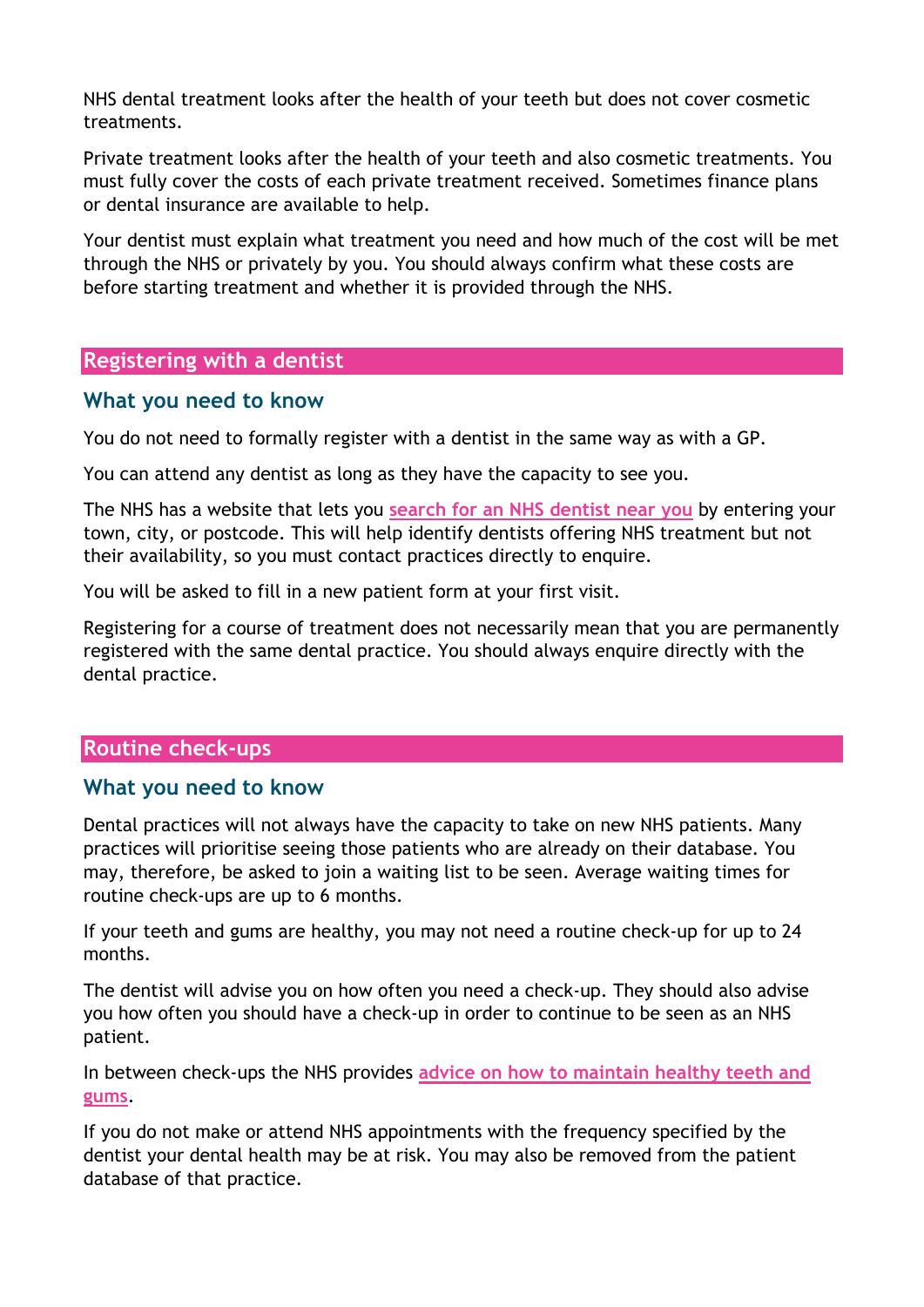#### **How to explain what your dental need is**

#### **What you need to know**

It is important to clearly explain what your need is and what impact it is having, e.g. if you are in pain, experiencing difficulties eating or sleeping, or have any facial swelling.

Dental practices determine the urgency of your treatment by taking a detailed history of your symptoms. This helps them get an idea of the diagnosis which will then help them decide how quickly you need to be seen.

You should explain if your dental need is linked to other health problems.

You also need to tell the dentist or receptionist if you are in a vulnerable patient group. This includes people who are homeless, travellers, migrants or refugees and looked after children.

Further advice about how to explain your dental need can be found in our **[detailed guide.](https://www.healthwatchhampshire.co.uk/sites/healthwatchhampshire.co.uk/files/A%20guide%20to%20your%20rights%20and%20accessing%20the%20treatment%20you%20need%20-%20hants%20branded.docx)**

If you require urgent or emergency support, ask if the practice can see you for urgent treatment through the NHS. If that is not possible you may be offered a private appointment. Having private treatment does not mean that you cannot return to NHS treatment in the future, and this may even be possible with the same dentist.

If you are unable to contact or see a dentist and you believe it is urgent, call NHS 111. Only visit Emergency Departments (A&E) in serious circumstances, such as:

- When you are in severe pain that a dentist is unable to help you with
- If you are experiencing heavy bleeding
- If you have severe facial or oral swelling
- If you have injuries to the face, mouth, or teeth.

You may find some relief using remedies at home whilst you wait for treatment. A highstreet pharmacist may also be able to offer you advice.

#### **Costs of NHS dental treatment**

#### **What you need to know**

**Before starting your treatment remember to ask questions:**

#### *"Is this NHS or private treatment?"*

# *"What is the cost of my treatment, and how much of my treatment will be met by the NHS?"*

Regardless of the treatment you have, you should understand what dental treatment has been suggested and how much it will cost. You should only be charged for private dental treatment if you agreed to have private dental treatment.